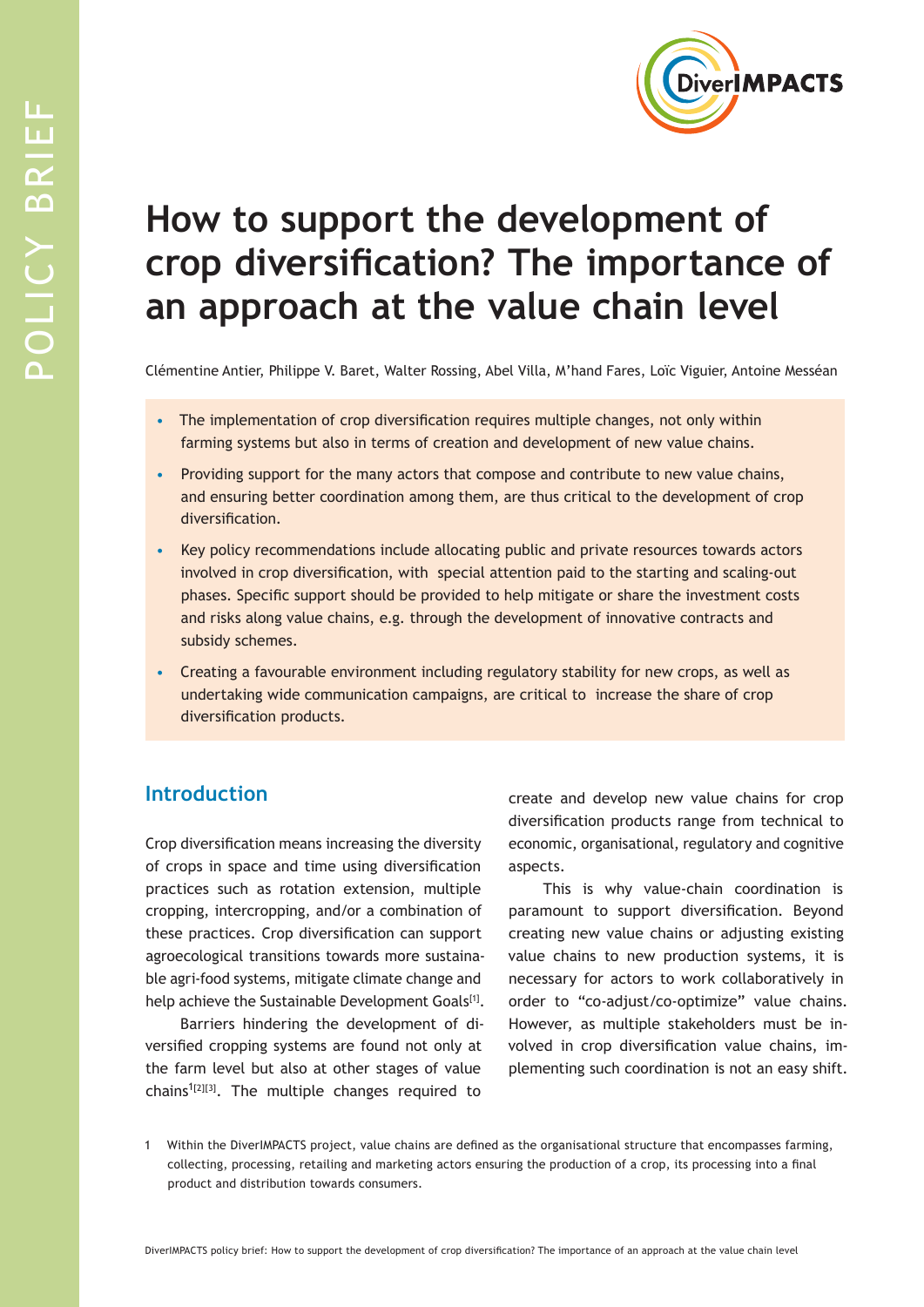The large number of actors involved in food value chains, and the interrelatedness of barriers<sup>[3]</sup>, implies that a systems approach at the value chain level is needed in order to overcome barriers. This Policy Brief provides recommendations for public policies to effectively support the implementation and scaling-out of crop diversification value chains.

# **Key research results at the value chain level**

### **Coordination challenges and relevant responses**

Multiple stakeholders are involved directly (value chain actors) or indirectly (external stakeholders) in crop diversification value chains (Figure 1):

• Operational actors: farmers (individually or as a group); intermediaries who collect, store and sell primary agricultural products; processing industries; retailers; and consumers;

- Other value chain actors: farming advisory services; input providers; banking, insurance and risk management services;
- Education and research actors: agricultural education institutions; agronomic R&D; socio-economic research;
- External stakeholders: public administration and policy makers; environmental NGOs; and civil society.

Coordination is needed both within value chains as well as with external actors.

• Within value chains, farmers, intermediaries, processing industries and retailers have to coordinate regarding: the expected volume and quality standards of the new crop, the strategies to handle risk and variability of production, and the approaches to prevent or lower these risks through sharing of information on crop diversification practices, co-creation of knowledge, and collaborative problem solving (see DiverIMPACTS case studies 15, 19 and 24 for examples<sup>[4]</sup>; and research results presented  $in^{[4-6]}$ ).



#### **Figure 1: Crop diversification's value chain, actors and coordination levels and tools.**

Crop diversification implies setting up new relationships between actors of new value chains. Both value chain actors and external actors must be involved in, and can contribute to, the creation and development of crop diversification value chains. Operational value chain actors include farming, collecting, processing, retail and marketing actors ensuring the production of a crop, its processing into a final product and distribution towards consumers. Other value chain actors include farming advisory services; input providers; banking, insurance and risk management services. Other actors and external stakeholders affect the context of crop diversification - either by providing specific services, information or advice, or by changing the societal context and public policies. This includes education and research actors (e.g. agricultural education institutions; agronomic R&D; socio-economic research) and policy makers, NGOS, etc.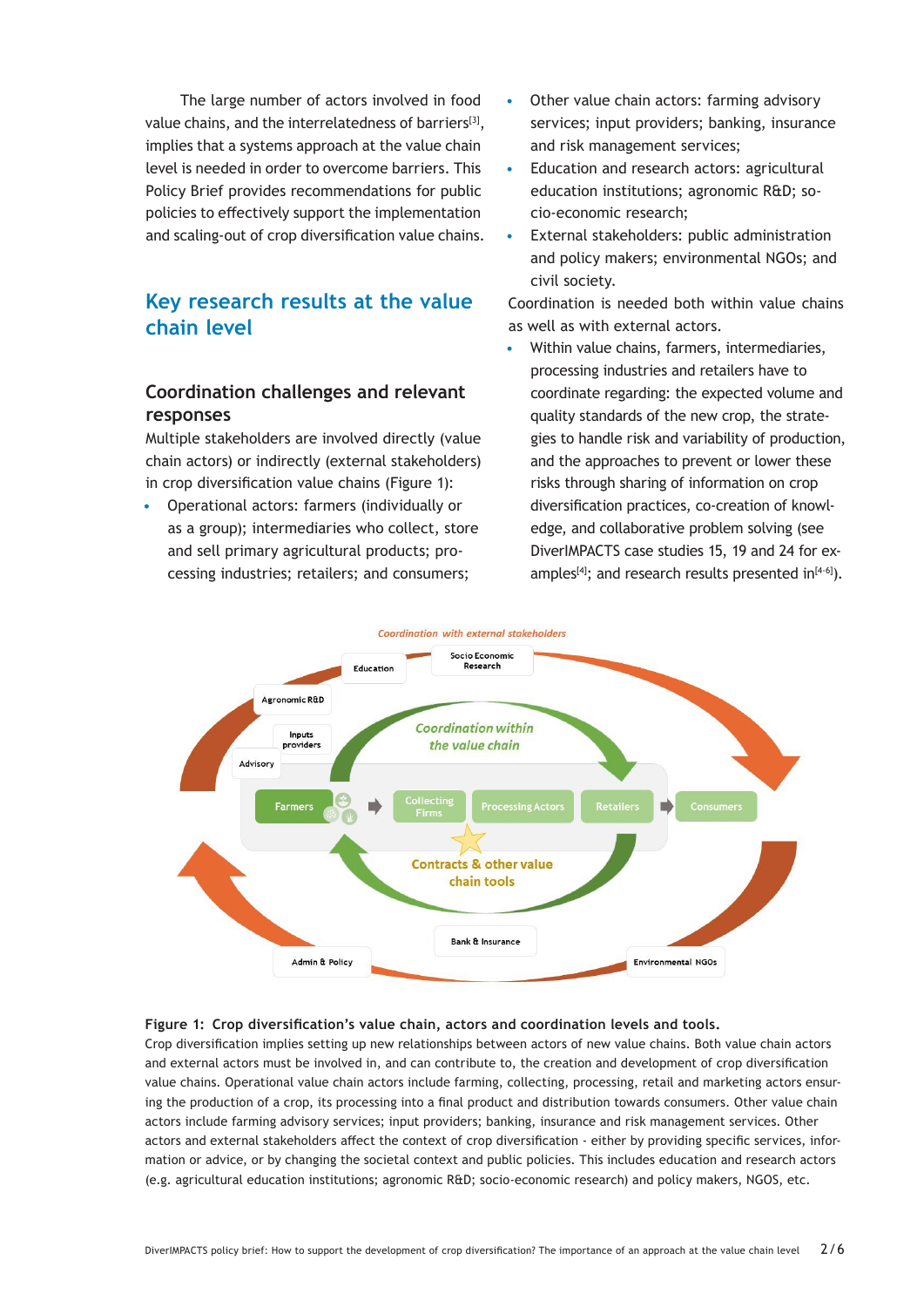• Coordination is also needed with external actors e.g. upstream actors able to engage in specific input developments, advisory services, R&D, financial and insurance services which can improve, facilitate and encourage the implementation of new technologies and practices (see case studies 6 and 7 for examples $[4]$ ; as well as research results presented in<sup>[5]</sup>). Operational solutions are needed, both in short and long value chains, as tools for framing im-

pactful coordination and sustainable collaboration.

- An example is innovative contracts which encourage farmers to diversify their cropping systems, and lead to the development of new value chains. Key features of contracts to encourage crop diversification include novel agreements about volume, quality, variability, as well as specific contract duration, risk management, price setting and economic benefits sharing<sup>[7]</sup>. Such contracts can involve two or more actors, and should take into account the challenges faced by farmers and downstream actors, and incentivise change by ensuring risk sharing during learning phases. Examples of novel arrangements are illustrated by case studies 15, 17, 19,  $23^{[4;7]}$ . In some cases, contracts may take the form of a joint venture involving various actors.
- It must be noted that in early stages of value chains, no formal contracts may be needed, and concrete solutions may take the form of small investments to keep ideas developing. In this case, not only coordination but also trust is especially important to facilitate coordination.

## **Types of value chains for crop diversification, and their specific challenges**

Crop diversification can successfully take place both in short and long value chains.

Short value chains involve a limited number of local actors and ensure the creation of added-value in a specific territory. Some of the actors engage in various activities to collect, process, transport, pack, or market the products, and may create their own distribution channels (such as on-farm or online *Collaborative approaches contribute to a mutual understanding and the identification of new arrangements that are advantageous for all actors of the value chains.*

shops) to create added-value. Some short value chains are organised as community-based food systems. Specific challenges faced by short value chains include limited access to grants and subsidies as the size of their organisation may not fit with the target group of these supportive policies or they may lack time to apply for them.

• Long value chains are made of multiple actors, who are usually only responsible for one specific service or production step. These value chains generally allow large quantities of products to be processed and reach wider markets at the national or even international level. Specific challenges in long value chains are related to the larger volume to be processed, which implies steady access to a significant volume of agricultural production, as well as high investment at the downstream stage of value chains and the need to reach a wider market.

## **Critical phases for crop diversification value chains**

Coordination challenges are a transversal aspect that hinder crop diversification at the starting, sustaining and scaling-up phases.

• In the start-up phase, numerous challenges appear for farmers who have to gather knowledge for new practices and crops and reorganise their cropping system. Challenges are also present from harvest to retail, at the market level as well as in the coordination between actors, e.g.: assessing the feasibility and return-on-investment of the innovations, creating new and fair business-to-business relationships with relevant types of contracts and value distribution, designing new markets and building a reputation for the new products, and balancing investment and risk between the different stakeholders. A collaborative problem-solving approach can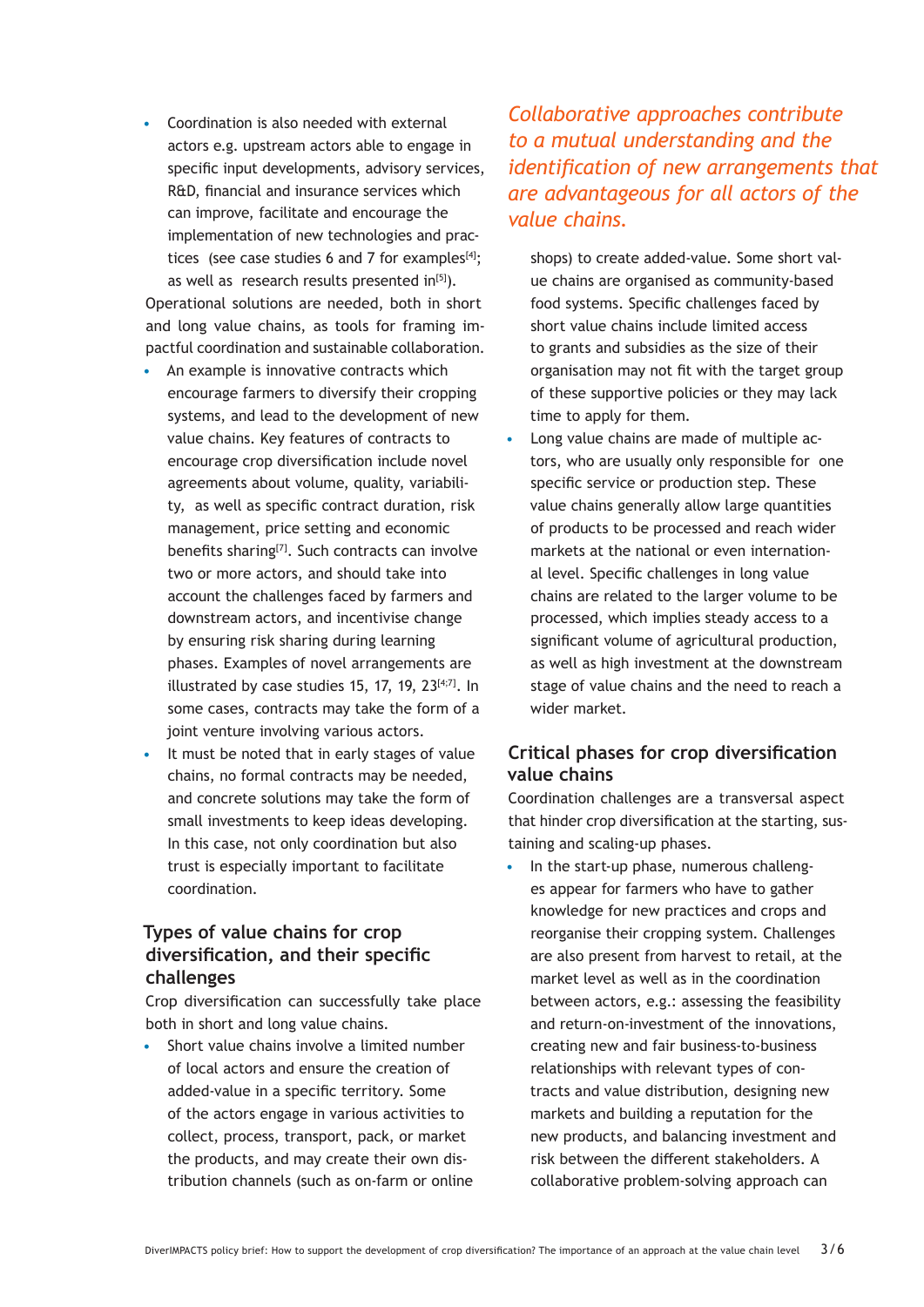help overcome the challenges that could otherwise not be tackled by actors separately. Collaborative approaches contribute to a mutual understanding and the identification of new arrangements that are advantageous for all actors of the value chains.

- To sustain newly created chains, communication between actors, and ensuring continuous improvement through relevant sources of information and knowledge, are critical. In addition to this, maintaining a fair value distribution across stages and ensuring longerterm commitment of all value chain actors are crucial.
- In a later scaling-up phase, financial aspects become critical, especially at the downstream stage of value chains where investments for wider processing and marketing capacities are needed. Organisation, regulatory or administrative, as well as marketing strategies to expand market shares are also critical.

Coordination is facilitated by trust, a key element of forging networks and engaging in change  $[5; 8-9]$ . Coordinated investment and actions imply building social capital as well as developing a common (market) vision.

# **Key principles for policies to support crop diversification at the value chain level**

### Support coordination and collaboration at the value chain level.

Support should be directed at exploring and building cooperation at the value chain level rather than towards individual actors. Public policies should facilitate the following aspects using both incentives and relevant regulations:

- Novel types of contracts can help improve coordination between stakeholders in new value chains.
- Mechanisms for sharing the investment costs and risks of innovation (e.g. insurance options, incentives to be shared consistently between value chain actors, etc.) are important to balance the efforts between value chain actors.
- Transparency at the sector level about investment costs, margins and benefits will help to ensure fairness, coordination and the efficiency of financial support.

### Support crop diversification value chains in their critical phases

Policies should support both the experimentation and innovation phases (i.e. before value chains are already competitive) as well as the upscaling phases (i.e. when significant investment is required to enlarge the production and marketing of crop diversification products). Policies can support the viability of crop diversification by:

- Integrating monetary incentives such as premiums for ecosystem services to increase the attractiveness of diversification crops.
- Ensuring a stable and favourable regulatory context regarding quality standards of new crops in order to create conditions for easier transition to diversified cropping systems.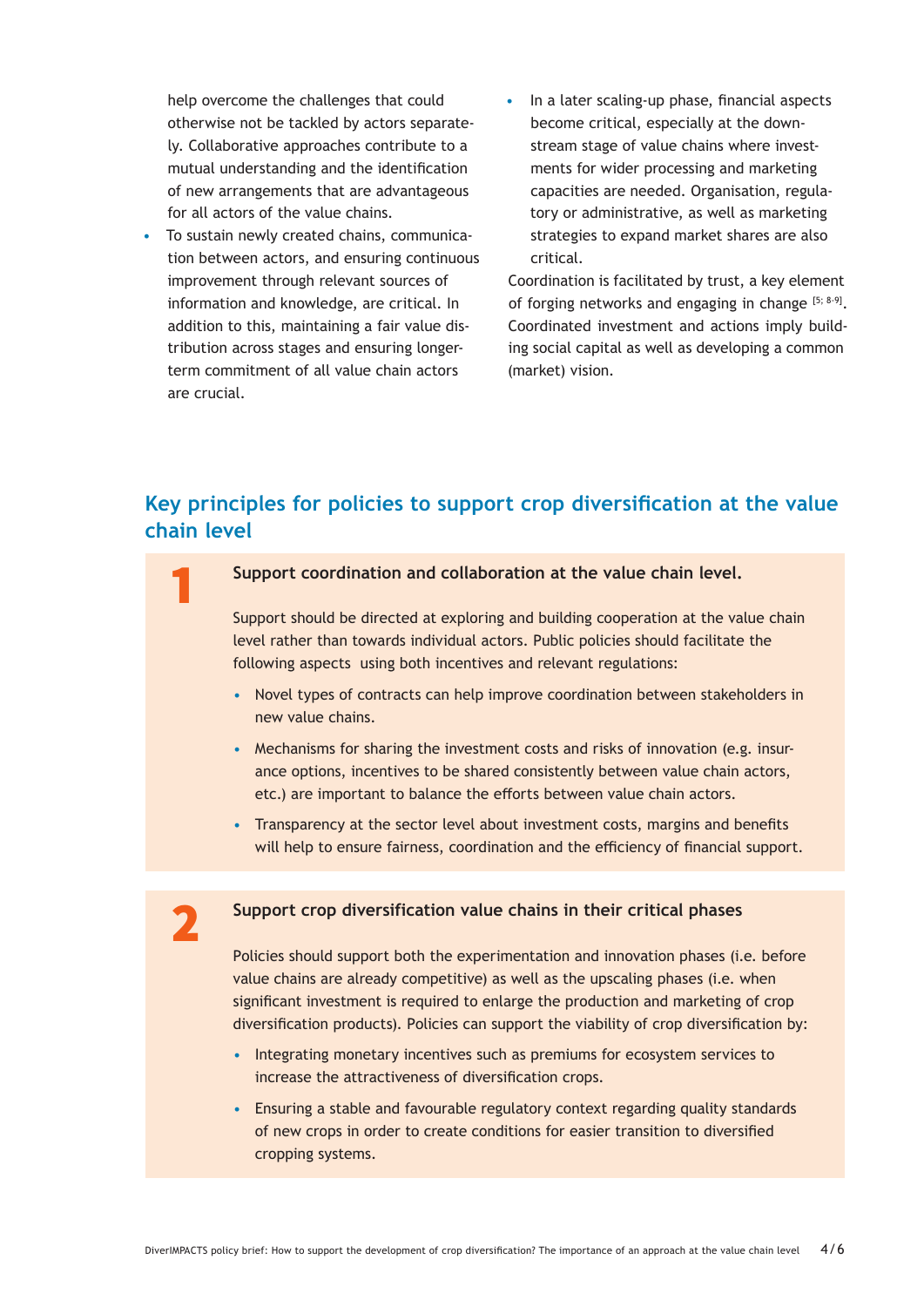### 3 **Consider a strategic vision for crop diversification value chains**

Crop diversification is an opportunity to set up new values in the agri-food system, with more attention on ecosystem services, both in the form of short and long value chains. We recommend strategically targeting crops, products, and consumers' groups to ensure the most efficient transition process. This can be achieved by:

- Defining quantitative targets for crop diversification that are consistent with the farm-to-fork strategy and protein transition.
- Reallocating public and private resources towards products that have the highest potential added value (not only economically but also in terms of environmental and societal impact) in each region.
- Facilitating access to grants, especially for small-scale, short value chains.
- Encouraging existing labels to include and promote crop diversity and biodiversity criteria.

#### **References**

[1] Paresys L., Stilmant D., Baret P., Bliss K., Canali S., Colombo L., Hellou G., Rossing W., Vandewalle A., Willer H., Messéan A. 2021. DiverIMPACTS Policy Brief #1: Systems approaches to promote crop diversification as a lever towards sustainable agri-food systems. https://doi. org/10.5281/zenodo.5957276

[2] Morel K., Revoyron E., San Cristobal M., Baret P.V. 2020. Innovating within or outside dominant food systems? Different challenges for contrasting crop diversification strategies in Europe. PLoS ONE 15(3): e0229910. https:// doi. org/10.1371/journal.pone.0229910

[3] Antier C., Viguier L., Messean A., Baret P. 2021. DiverIMPACTS Policy Brief #2: Recommendations for overcoming barriers to crop diversification towards sus- tainable agriculture. https://doi.org/10.5281/ zenodo.5824417

[4] Villa A. et al. DiverIMPACTS Deliverable 6.6: Analysis of impact of crop diversification at regional level and for consumers based on selected value chains. 2022 (in review).

[5] Amrom, C., Antier, C., Baret, P., Courtois, A.M., Farès, M., Hartmann, P., Keiner, M., Le Bail, M., Mamine, F., Marette, S., Revoyron, E., Roiseux, O., Softic, A., Sukkel, W., Van der Voort, M. 2021. Addressing barriers to crop diversification: key elements of solutions identified across 25 case studies. Zenodo. https://doi.org/10.5281/ zenodo.4904532

[6] Mamine F. and Fares M. 2021. Product-service systems in direct crop-livestock relationships. Home International Journal of Agricultural Resources, Governance and Ecology Vol. 16, No. 3-4

[7] Antier, C., Fares M. and Baret P. V. 2022 (in prep). D5.6. Consolidated report on logistics and contracts arrangements to enable crop diversification.

[8] Koole, B. 2020. Trusting to learn and learning to trust. A framework for analyzing the interactions of trust and learning in arrangements dedicated to instigating social change. Technological Forecasting and Social Change, Volume 161. https://doi.org/10.1016/j. techfore.2020.120260.

[9] Koole, B. 2022. Veganism and plant-based protein crops: Contentious visioning almost obstructing a transition. Environmental Innovation and Societal Transitions, Volume 42. Pages 88-98, ISSN 2210-4224. https://doi.org/10.1016/j.eist.2021.12.003.

[10] Riera A., Antier C. 2022. DiverIMPACTS Practice Abstract: Tools for defining a fair price and strengthening crop diversification value chains. https://sytra.be/ publication/fair-price-tools/